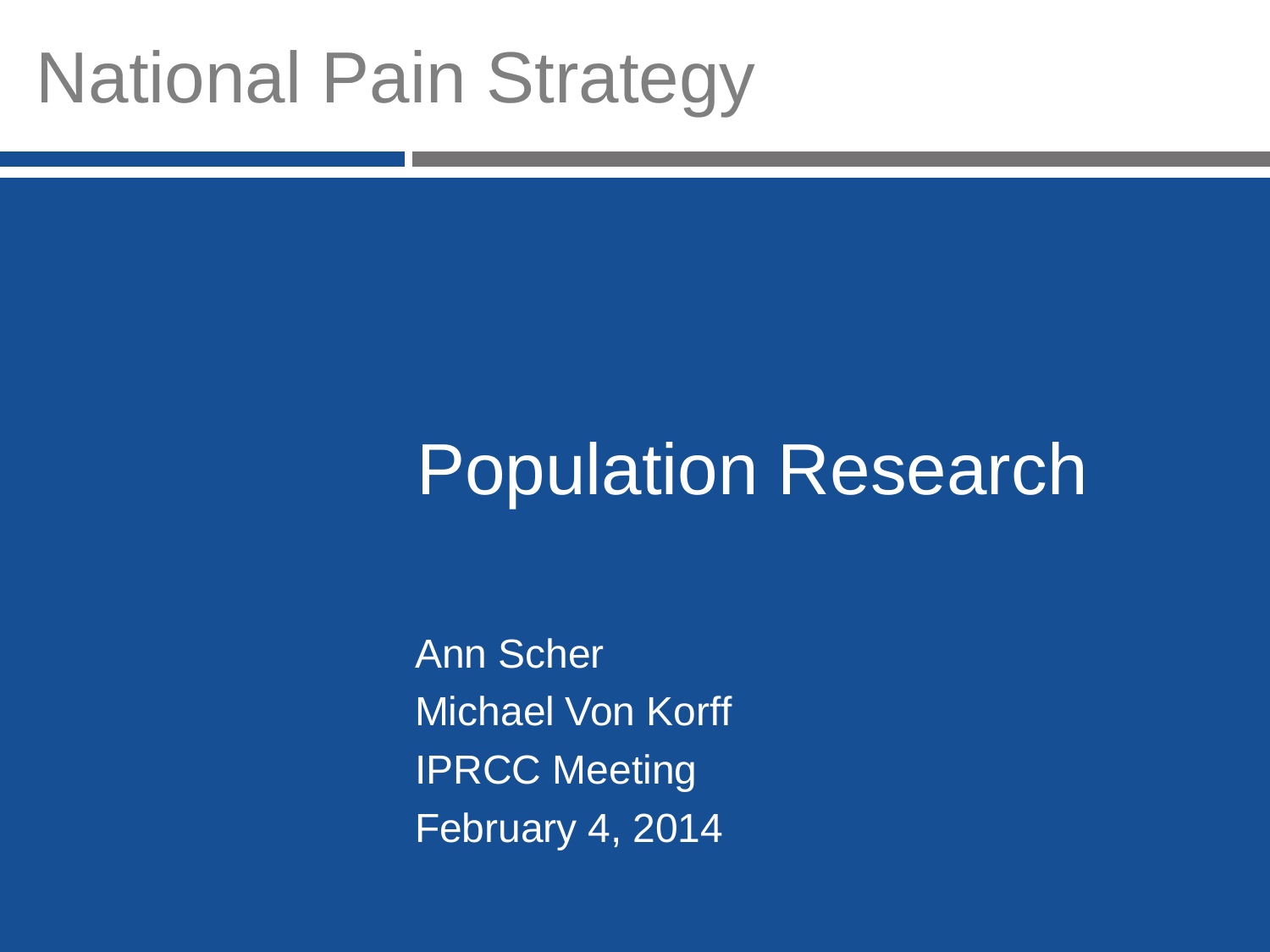## Working Group Roster

- Ann Scher (co-chair)
- Michael Von Korff (co-chair)
- Olivia Carter-Pokras
- Raymond Tait
- Linda LeResche
- Robin Hamill-Ruth
- Walter (Buzz) Stewart
- Joseph Goulet
- Leonard Paulozzi
- Christin Veasley\*
- Greg Terman\*
- **Scott Griffith**
- David Dodick\*
- John Kusiak

\*Also member of oversight panel

National Pain Strategy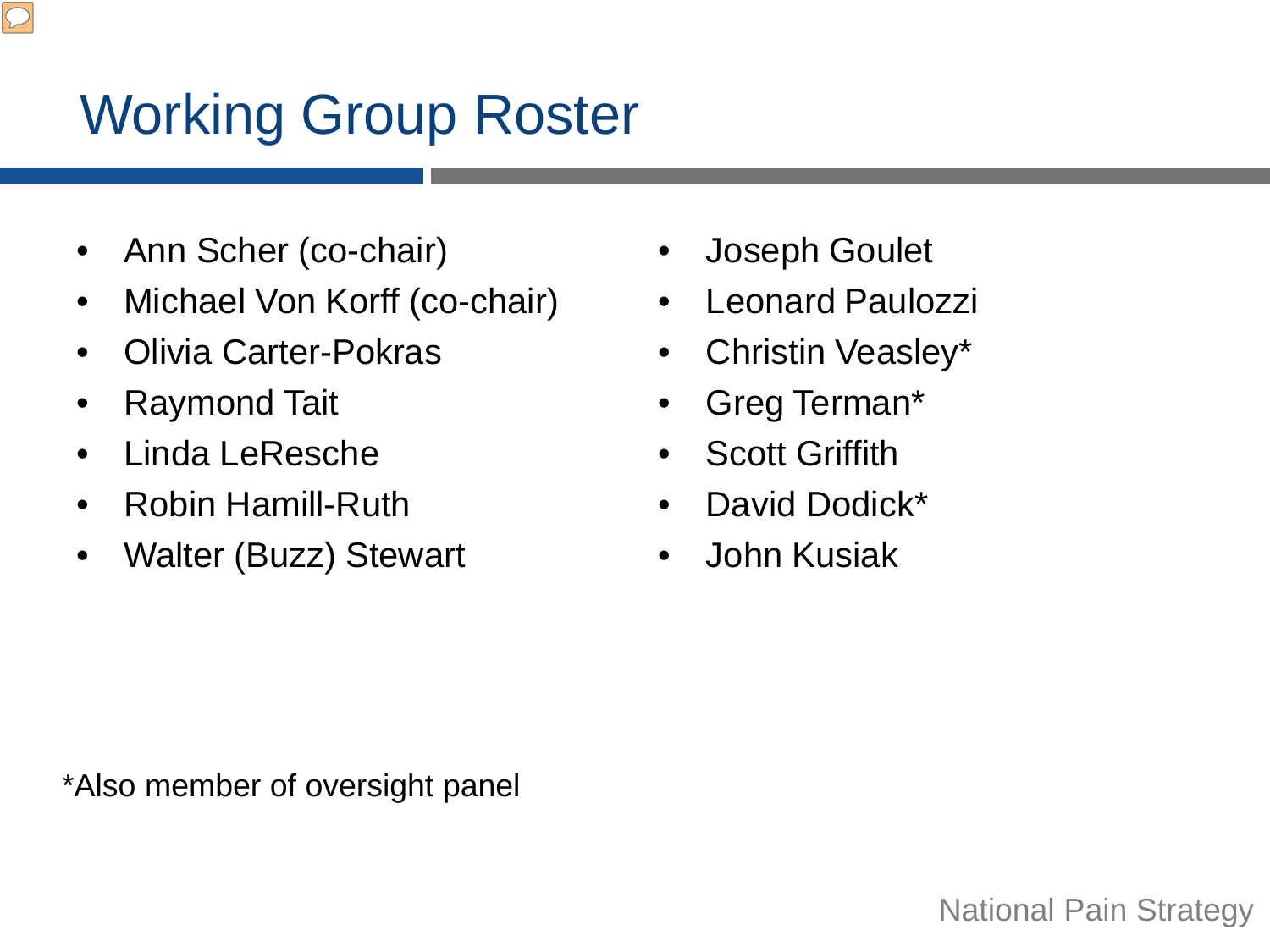Priority 1 Define and prioritize standardized questions and indicators for chronic pain to include

- Standardized questions for use in non-clinical settings (e.g. **population surveys**) that can be used to assess the prevalence and functional impact of chronic pain conditions in the general population and, ultimately, to evaluate the effectiveness of public health interventions.
- Standardized questions for use in primary care **clinical settings** that can be used to screen for pain, assess pain status and functional impact, and guide patient care.
- **Electronic Health Record** (EHR) indicators that can be used to identify sufferers of chronic pain and relevant comorbidities as well as to assess quality of care, comparative effectiveness, and safety of management of pain conditions.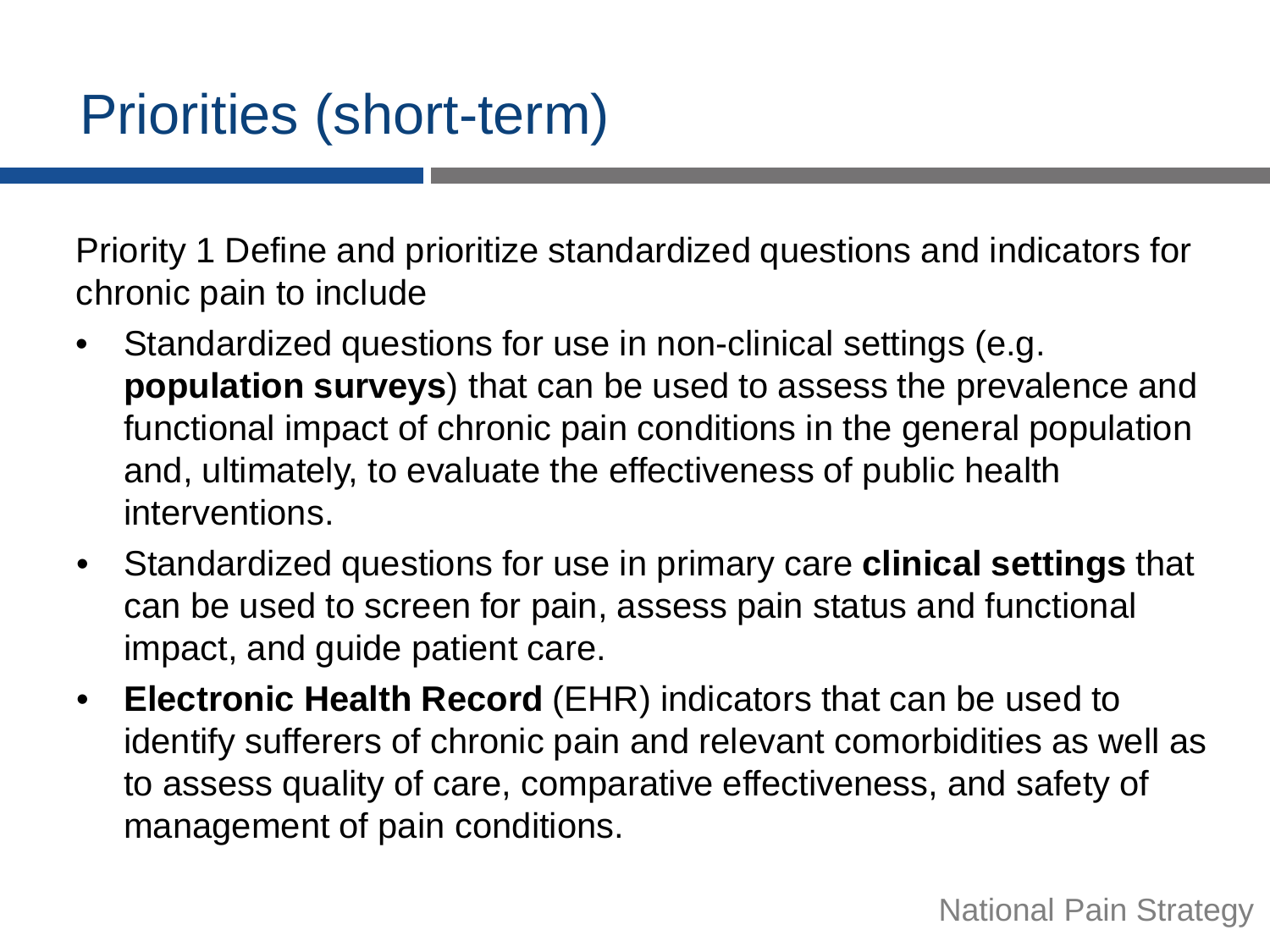Priority 2 Identify stakeholders and existing sources of pain-related data in diverse care settings

- Use available **population** data from ongoing relevant studies (e.g. NHANES) to characterize the prevalence and functional impact of chronic pain in the general population
- Use available **clinical** data from health care systems with standardized questions (e.g. VA, MHS) to characterize the burden of chronic pain, treatments employed, costs, outcomes, safety
- Work with existing or planned studies and initiatives (e.g. NHANES, Healthy People 2020) to influence the incorporation of recommended standardized questions or domains as appropriate
- Establish a consortium of health care systems using the standardized questions and indicators to accelerate the pace of comparative effectiveness and comparative safety research on pain management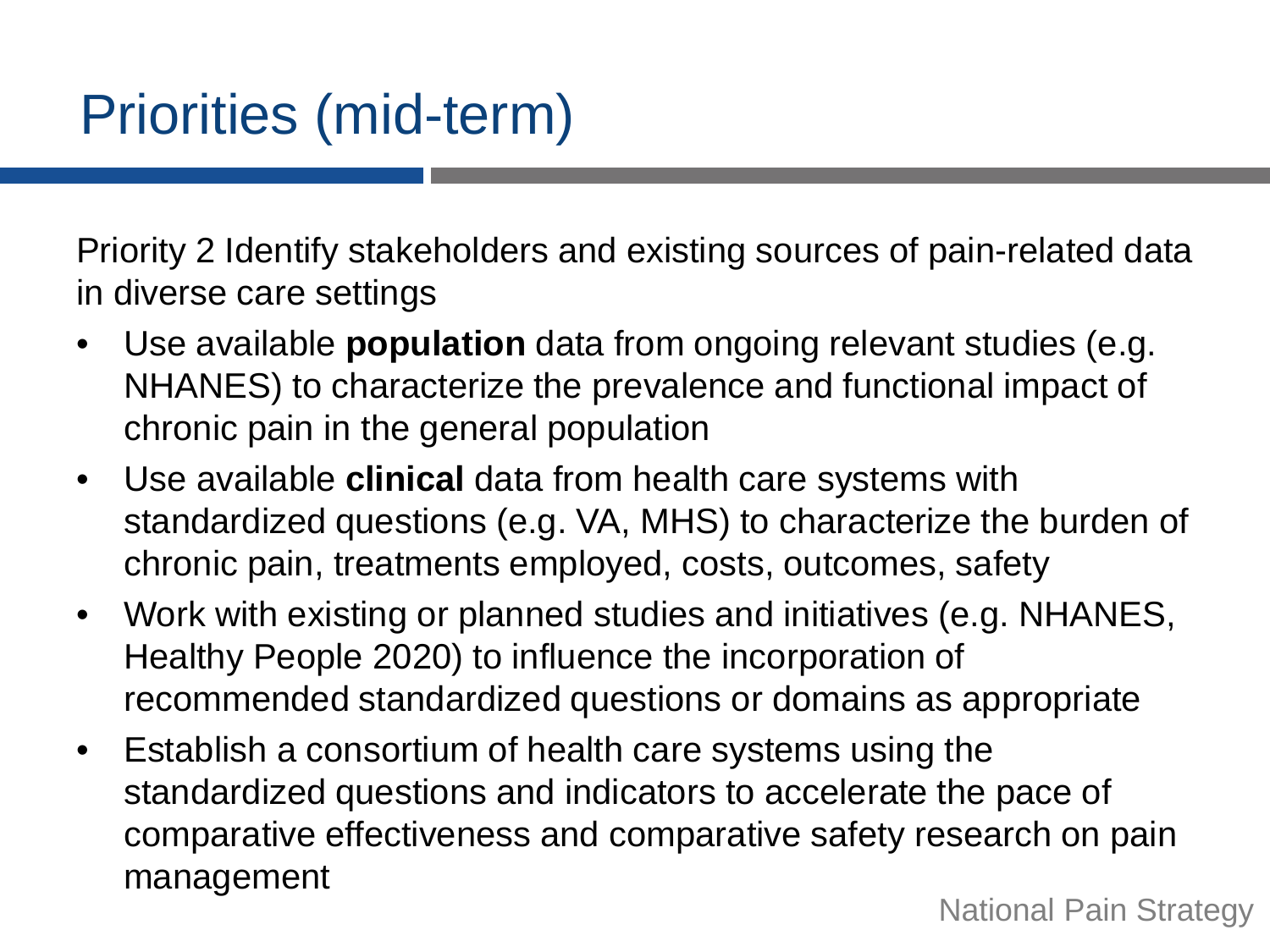## Priorities (long-term)

Priority 3

- Define quality of care indicators for chronic pain employing the standardized questions and indicators
- Employ standardized questions and indicators to evaluate the impact of chronic pain interventions on population health (macrolevel) and to guide provision of individualized, safe, and effective patient care for chronic pain conditions (micro-level)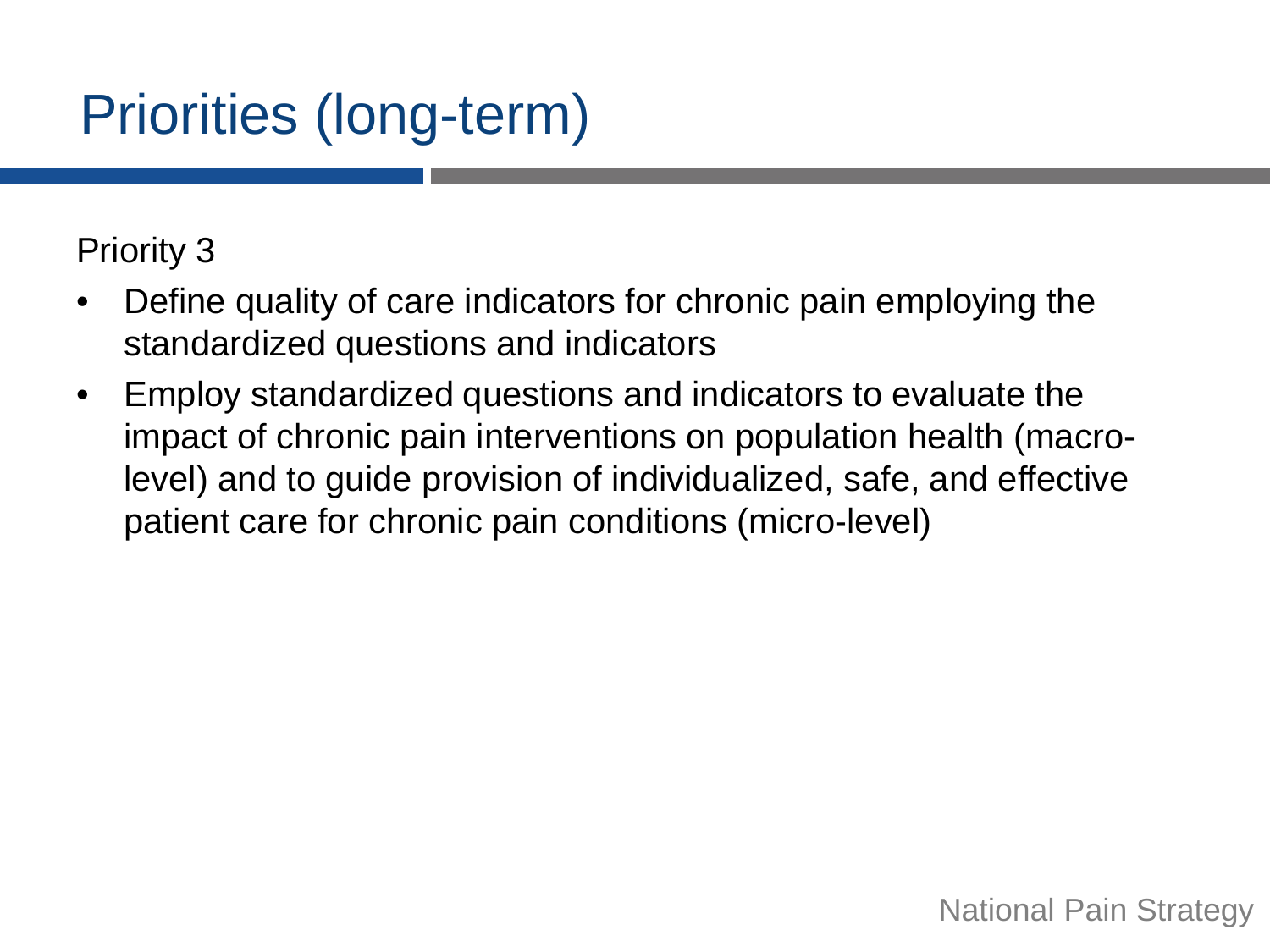There should be synergy in how chronic pain data are collected in morbidity surveys and electronic health records.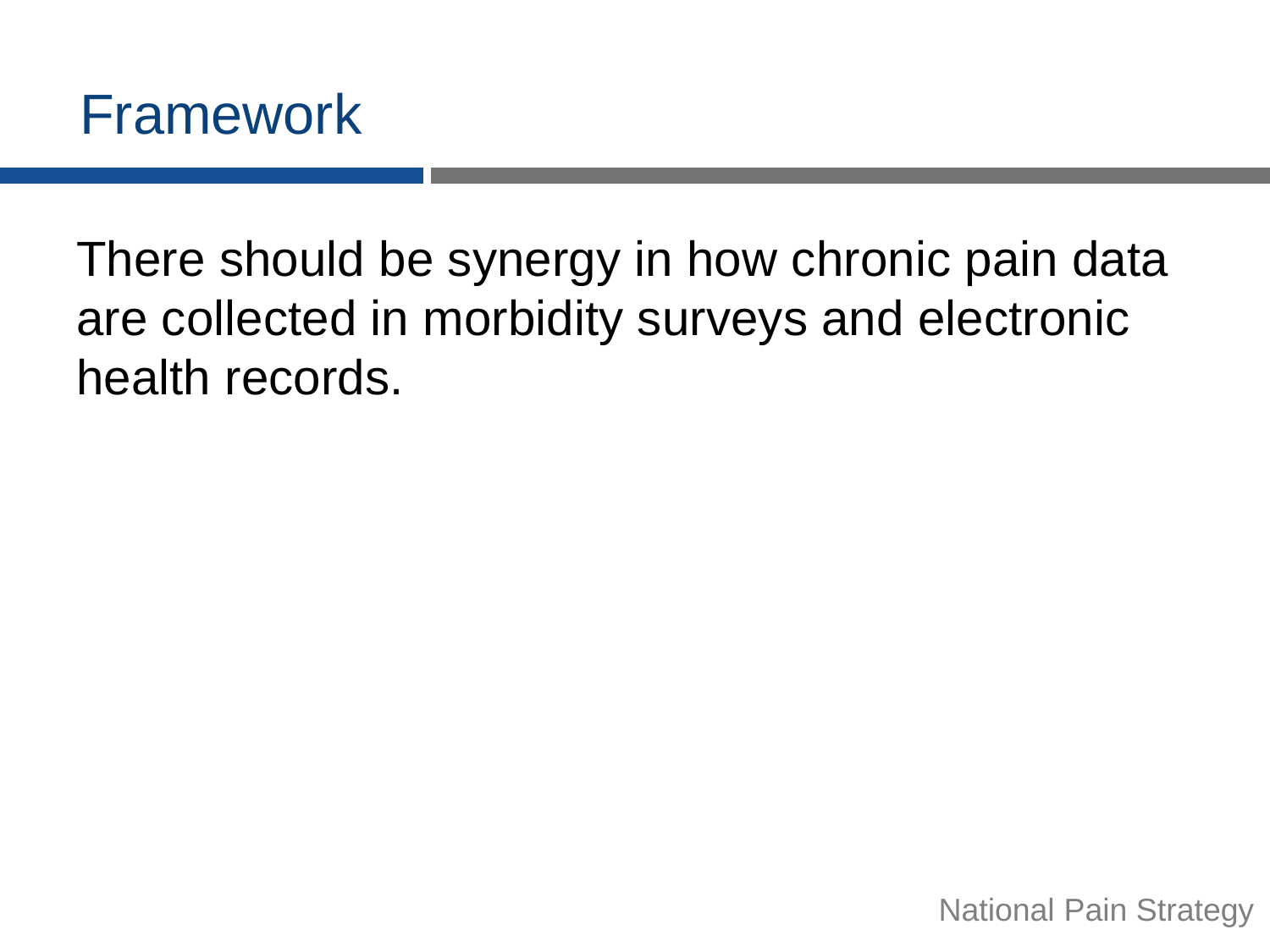Deliverable 1: Define and prioritize standardized questions and indicators for chronic pain for use in morbidity surveys, primary care, and in EHR

- WG will further refine critical pain domains and desirable attributes of standardized questions in these settings
- WG will make an initial recommendation after consideration of available validated pain measures (particularly PROMIS)
- WG will research and recommend an approach to develop and disseminate a set of common data elements and methodology. The first step will be to identify a set of stakeholders to research current resources and refine questions and attributes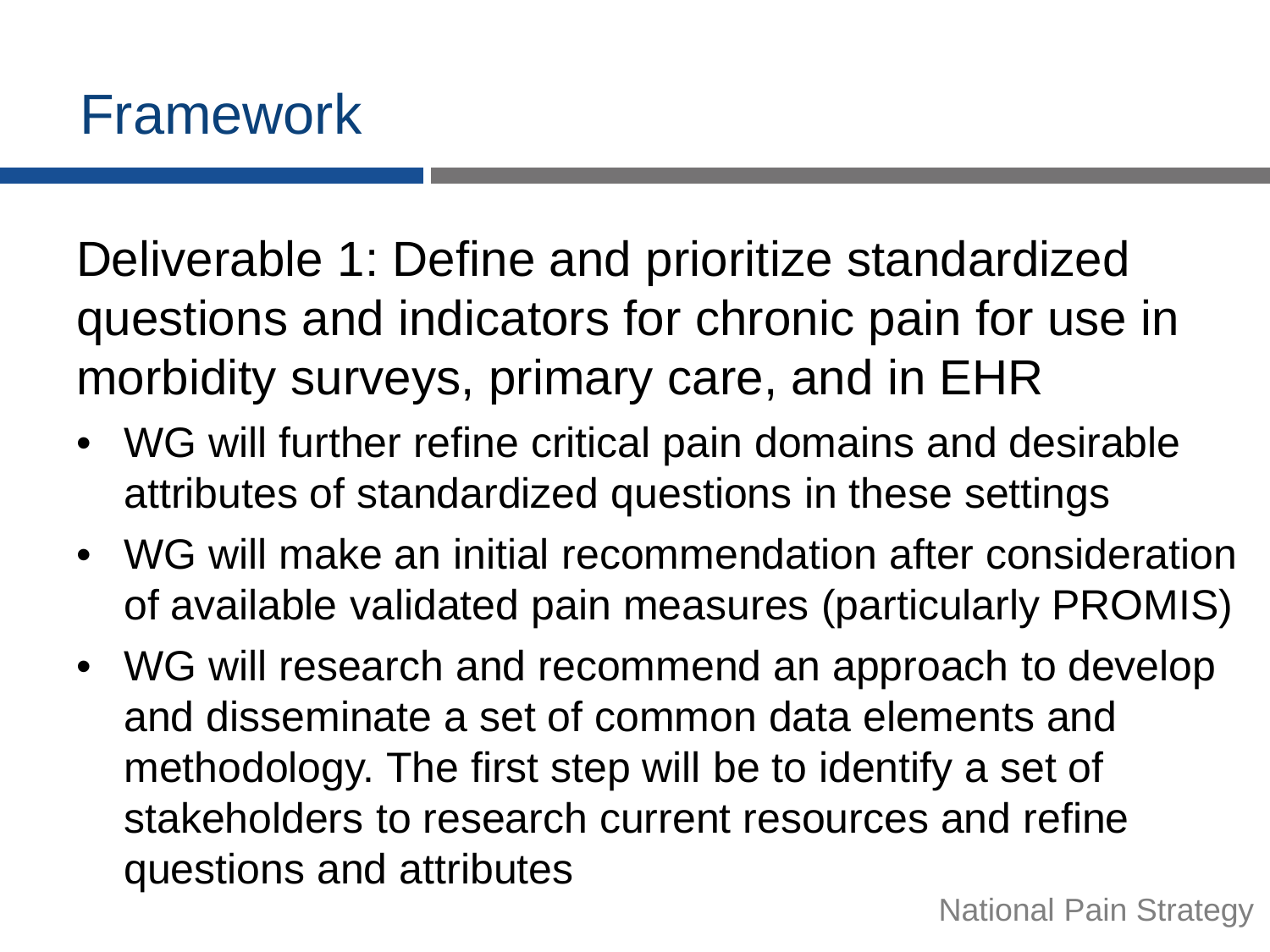Deliverable 2: Identify stakeholders and existing sources of pain-related data in diverse care settings

- WG will recommend a set of stakeholders with existing painrelated data (this may be the same set of stakeholders)
- WG and stakeholders will identify potential sources of funding or support to allow reporting existing pain-related population and primary care data
- WG and stakeholders will develop a strategy to influence the incorporation of standardized questions and indicators into existing or planned morbidity surveys and initiatives and primary care settings. PHQ-9 depression scale may be a prototype.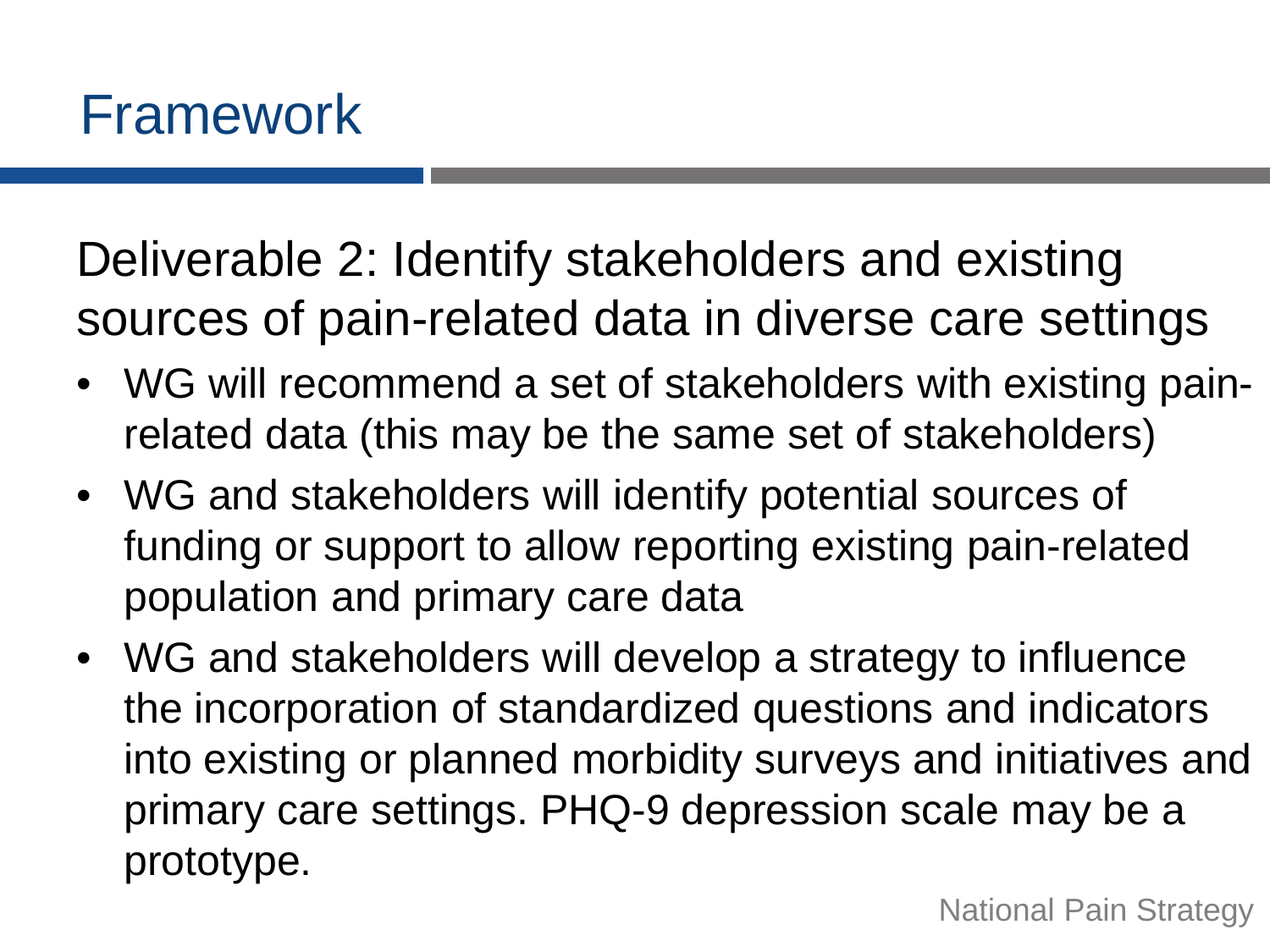

Deliverable 3: Evaluation strategy, quality of care indicators

• TBD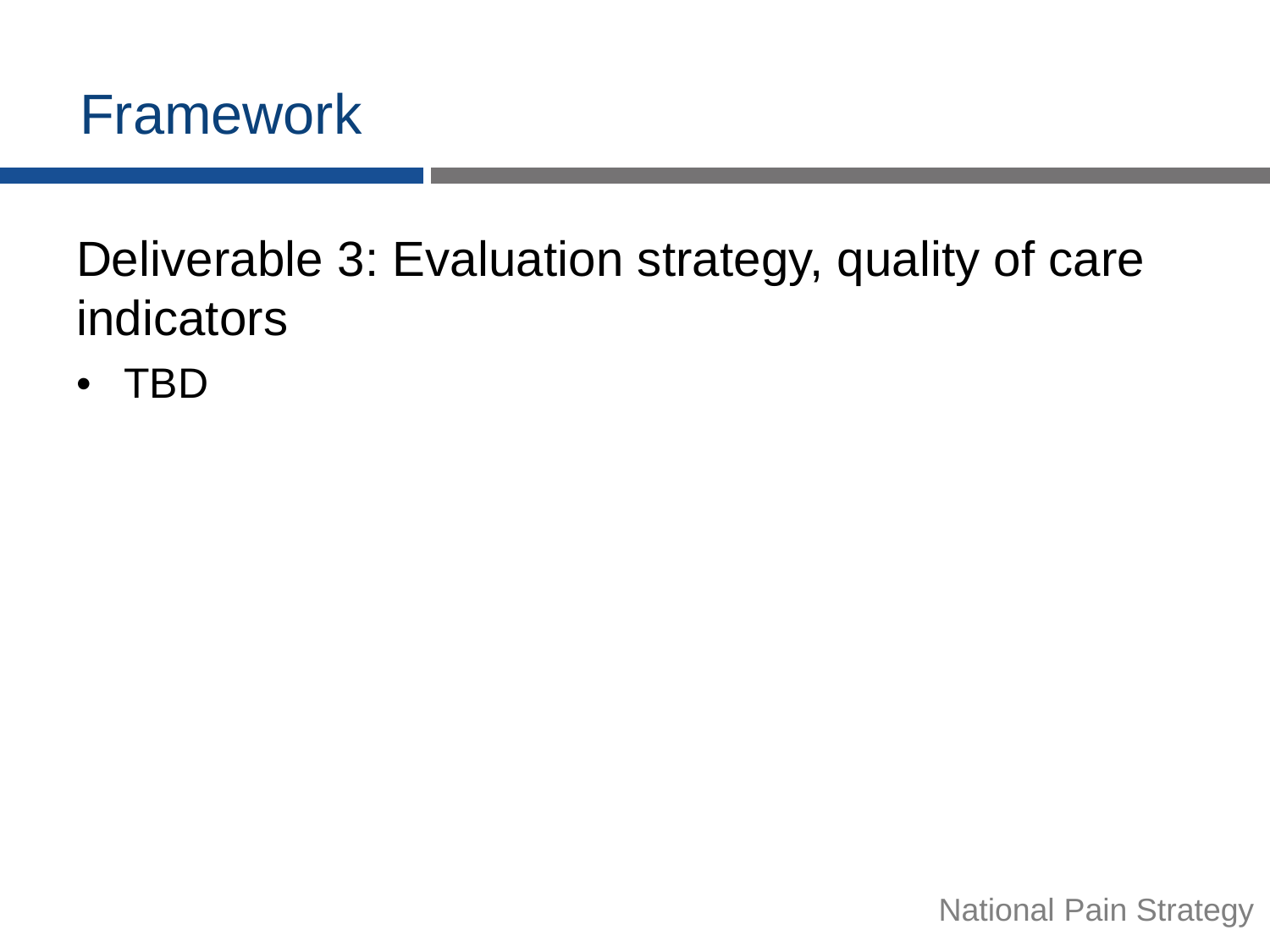## Proposed Deliverables and Time Frame

#### **Proposed Deliverables**

- Deliverable 1 Standardized questions
- Deliverable 2 Partners, funding, existing data
- Deliverable 3 Evaluation strategy, quality of care indicators

### **Time Frame**

- Deliverable 1 (2014)
- Deliverable 2 (2015)
- Deliverable 3 (2016 ongoing)

National Pain Strategy